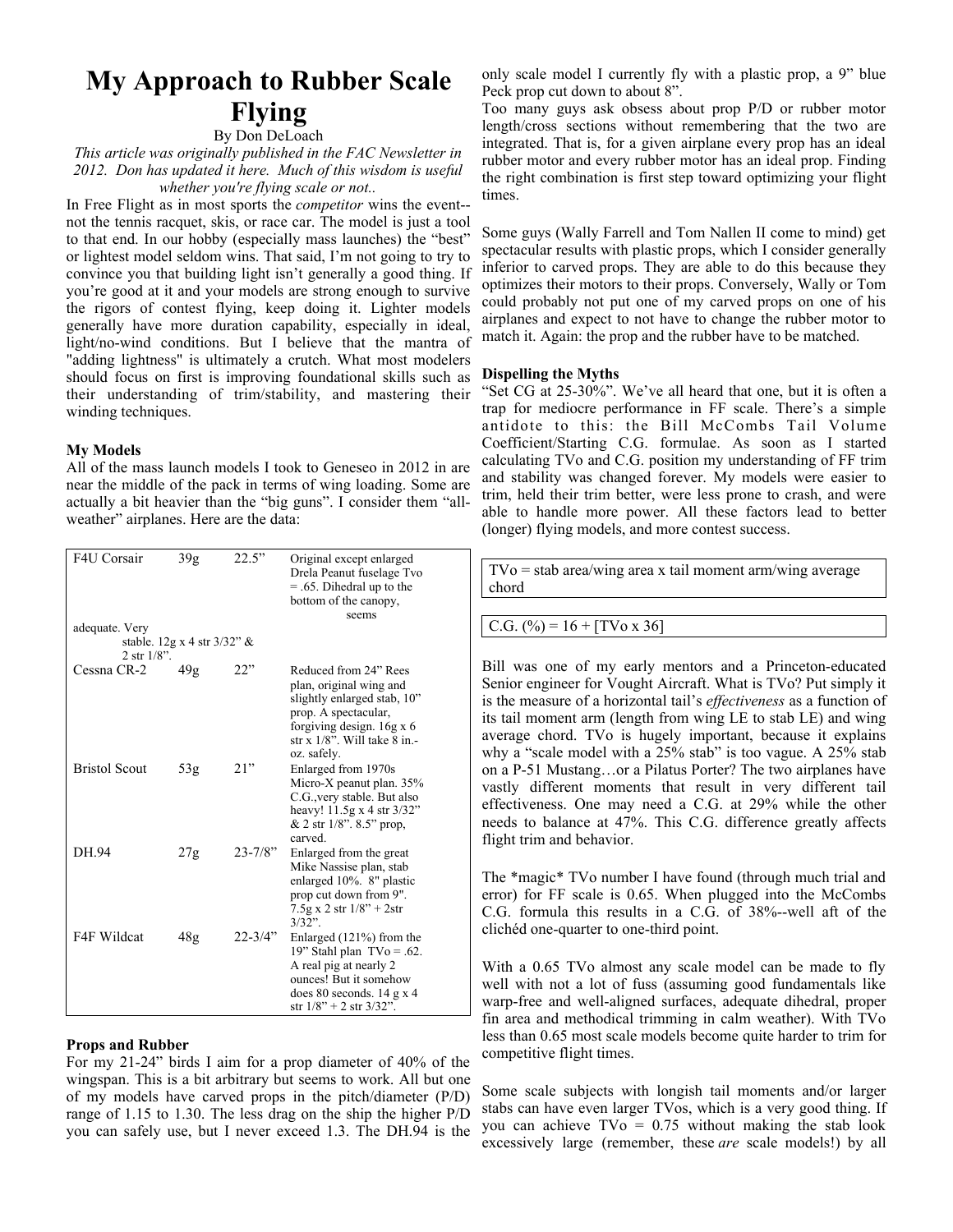means, do it. This TVo yields a C.G. of 43%, meaning you can put in a very long motor often with little or no nose ballast. You'll also have a model with less need for downthrust and decalage.

#### **Can a Model Have Too Much Stability?**

Yes! The most common example in FAC circles is too much longitudinal (pitch) stability. This model is going require a lot of nose weight to balance, will need more decalage, and as a result will need much more down thrust to control the power burst than a properly-C.G.ed model. I see lots of these models at FAC contests. They fly fine in cruise mode but they can't take advantage of the last 30-50% of the available torque without looping or requiring gross amounts of cruise-killing down thrust. Many of these models could be rebalanced at 35-40% of root chord, and they'd require less nose weight, less down thrust, and they'd fly significantly longer because they'd be able to handle more power and climb more steeply.

#### **How Much Decalage/Incidence?**

Forget about measuring this. Just calculate the TVo and starting C.G., balance on the bench with a motor installed, then start your trimming. Test glides over tall grass will reveal what is needed. Once the model is gliding safely over a short distance I take it to a steeper hill and let it glide longer. Some type of easily adjustable stab LE or TE is a big time-saver. I use 0-80 nylon screws under each TE on a "split" stab rotating on .040 carbon rod.

#### **Positive Incidence in the Wing or Negative in the Stab?**

This is a rabbit trail that just leads to confusion. I have models with 0 degrees of wing incidence that fly as good as models with 3 degrees wing incidence. All that matters is the *relative* angles of the wing and stab—known as *decalage*. In a typical FF scale model with TVo between 0.65 and 0.75 *decalage* is going to be about 2-3 degrees, but that's trivial because you're not ever going to actually measure it. Just set the C.G. per the TVo, start your test glides, and tweak the stab or wing angle until you get a floating glide. That's it. From this point you know you have a model with adequate pitch stability with C.G. in the right place that is safe to start power-trimming. You should not need to trim anything but the thrust angles from this point on.

## **Rubber and Torque**

Every rubber motor of a given cross-section has a failure torque. Let's call it  $T_{fail}$ . That's the point at which a motor is going to break, regardless of the number of turns or whether or not the motor is broken-in.

T.85 is the highest torque you should ever expect to wind a given motor without about a 30% chance of failure. Note that this does not assume your model can safely fly at T.85, though. This does assume the motor is well lubed, properly stretch wound and free of nicks or imperfections.

T.75 is an even more conservative number you may want to keep in mind, since we are talking about scale models with fragile fuselages.

**Figure 1. Torque Chart for post-2008 Tan Super Sport (total width expressed in eighths of an inch)**

**eighths Tfail T.85 T.75 notes**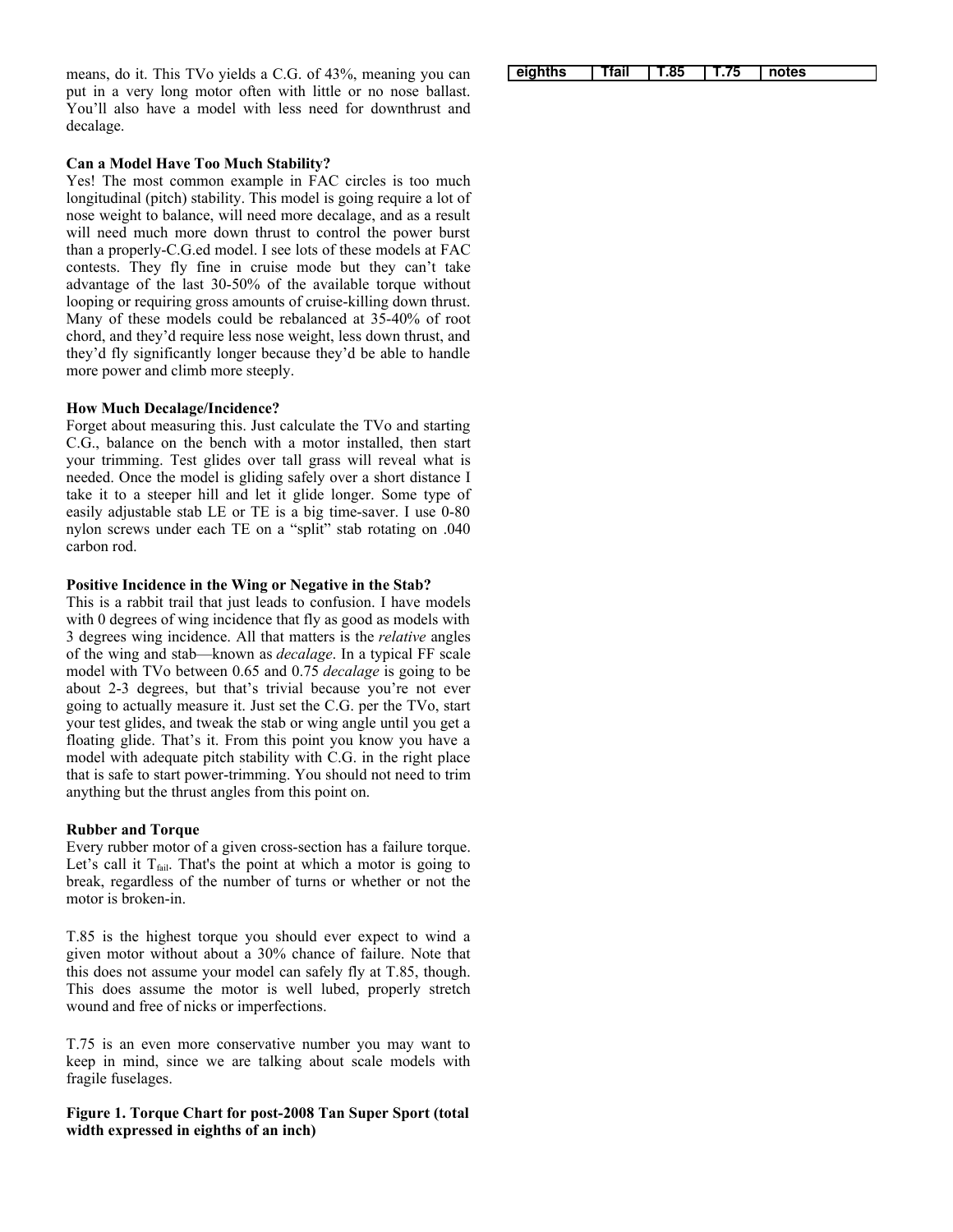| $\overline{2}$   | 3.0              | 2.5             | 2.2             |                                         |
|------------------|------------------|-----------------|-----------------|-----------------------------------------|
| 3                | 5.0              | 4.2             | 3.7             | 4 x 3/32" or 6 x<br>1/8"                |
| 3.5              | 6.0              | 5.1             | 4.5             | $2x1/8" + 2x$<br>3/32"                  |
| $\overline{4}$   | 7.0              | 6.0             | 5.3             |                                         |
| $\overline{4.5}$ | $\overline{8.5}$ | 7.0             | 6.4             | 6 x 3/32"                               |
| 5                | 10.0             | 8.5             | 7.5             | $4 \times 3/32" + 2 \times$<br>1/8"     |
| 5.5              | 11.5             | 9.8             | 8.6             | $4 \times 1/8" + 2 \times$<br>3/32"     |
| 6                | 13.0             | 11              | 9.7             | $8 \times 3/32"$ or $4 \times$<br>3/16" |
| 7                | 16               | 13.6            | 12.0            | $4 \times 1/8" + 4 \times$<br>3/32"     |
| 7.5              | 17               | 15              | 13              | 10 x 3/32"                              |
| $\overline{s}$   | 19               | 16              | 14              |                                         |
| 9                | 23               | 19              | 17              | 12 x 3/32" or 6<br>x 3/16"              |
| 10               | 26               | 22              | 20              |                                         |
| 10.5             | 28               | 24              | 21              | $14 \times 3/32"$                       |
| 12               | 34               | 29              | 26              | 16 x 3/32" or 8<br>x 3/16"              |
| 13.5             | 40               | 34              | 30              | 18 x 3/32"                              |
| $\overline{14}$  | 42               | 36              | 32              |                                         |
| 15               | 46               | 40              | 35              | 20 x 3/32" or 10<br>x 3/16"             |
| 16               | 51               | 44              | 38              |                                         |
| 16.25            | 51               | 45              | $\overline{38}$ | 22 x 3/32"                              |
| 18               | 59               | 49              | 44              | 24 x 3/32" or 12<br>x 3/16"             |
| 20               | 69               | 59              | 52              |                                         |
| $\overline{22}$  | 78               | $\overline{67}$ | 59              |                                         |
| 24               | 88               | 75              | 66              | 32 x 3/32" or 16<br>x 3/16"             |
| 26               | 98               | 84              | 74              |                                         |
| $\overline{28}$  | 110              | 92              | 83              |                                         |
| 30               | 120              | 101             | 90              |                                         |

The most important number for FF scale is the maximum torque that a given model *can safely fly with*, called T<sub>safe</sub>. Note that with scale models (marginal wing dihedral, relatively small stability margins in all axes)  $T_{\text{safe}}$  is only found through trial and error flight testing (and diligent record-keeping). Every model I fly has a T<sub>safe</sub> that I'm careful to never exceed. Obviously, do your 10-15% more turns to equal the first-winding torque. Tsafe testing over tall grass in calm weather.

#### **Flight Trim**

Unlike the experts I have never been able to make my lowwingers fly safely to the right under high power. I find it safer to use the traditional trim scheme of L-straight-R using just enough down thrust to prevent a power stall, and 0-1 degree of right thrust and using prop torque to turn the model left under high power. As the launch torque bleeds off the left circle widens, straightens for a few seconds, then reverses to a right circle at the end of the cruise. When the rubber unwinds completely the gyroscopic forces of the freewheeling prop keep the model circling right. I've found this trim scheme to be very safe if some basic guidelines are followed:

- **W** Wing washout must be equal. This is especially important on low-wings with high taper ratios like Yaks, P-40s, etc. They seem especially sensitive to slight washout differential.
- **[W]** Rudder trim also seems critical. Rudder is a very speedsensitive adjustment (it increases its effectiveness with the *square* of airspeed) so it is best to not use any rudder trim if it can be avoided. Keep your rudders

dead straight and I believe you'll avoid a lot of trimming problems.

 $\mathbb{R}$  A common trim problem on L-straight-R low wingers is that they will do a shallow right spiral dive at the end of the motor run. In such cases I've usually found that my wingtip washout was not quite equal, or my rudder not completely straight, or both. It might also be that your propeller has too much blade area or diameter, either of which can increase the right gyroscopic forces enough to create a spiral. Once on a 23" model I was getting a spiral dive in the glide with a 10" prop. I cut the prop down to 9.5" and the glide spiral disappeared.

(*(PFFT Ed. Note: Those who have success in right-right trimming normally have little less washout on the right wing than the left and add a tad more right thrust to compensate. The result is a slight right skid after the initial torque burns off. The deadly spiral dive in glide mode is often a result of L-L trim.)*

#### **Winding to Torque**

One of the biggest fallacies in rubber-powered Free Flight is winding to a particular turns count and expecting the same relative power from flight to flight. A real-world example: wind a brand new motor to 1500 turns and note the reading on your torque meter--let's say it is 4.0 inch ounces. Now unwind the motor and let it rest for a few minutes before rewinding. On the second winding to 1500 turns that motor is going to reach only about 3.5 inch-ounces, and this torque yield will only worsen (to perhaps to 3.2-3.4) on the third and subsequent windings. Why? There are volumes of technical articles on this subject in NFFS Symposium books and other sources but the non-technical gist is this: As rubber is repeatedly wound it elongates and softens. This softening is a double-edged sword for our purposes. It enables us to pack more turns in, but it also can mislead us into believing *turns* equals *power*. This is not the case. On this second winding motors need about 110% of the turns of the first winding to equal the torque of the first winding. On third and subsequent windings, as the rubber softens further, motors need

#### The Torque Meter

For 21-24" scale models I use a home made torque meter in with a range of 0-12 inch-ounces. One can be made in about an hour and will become an indispensable part of your winding equipment. Go the Pensacola Free Flight Team's website (www.pensacolafreeflight.org) and search for the article on Herb Kothe's torque meter. Calibrate it to inchounces per Herb's instructions or to another meter.

There are also commercially available meters. Dennis Tyson in Michigan is planning to manufacture a new meter for the FAC market in the near future. Contact Dennis at dennis.tyson@familychristian.com.

The value of a torque meter should be evident now. When I wind for a mass launch I seldom even count my turns. It much easier and more valuable to have *torque* targets for each of the three rounds. For example at Geneseo 2012 my torque targets in for the three rounds in WWI combat were: 2.0, 3.0, and 4.5 inch-ounces respectively. My notes indicate that the first round was a squeaker—I under-wound, did only 61 seconds, and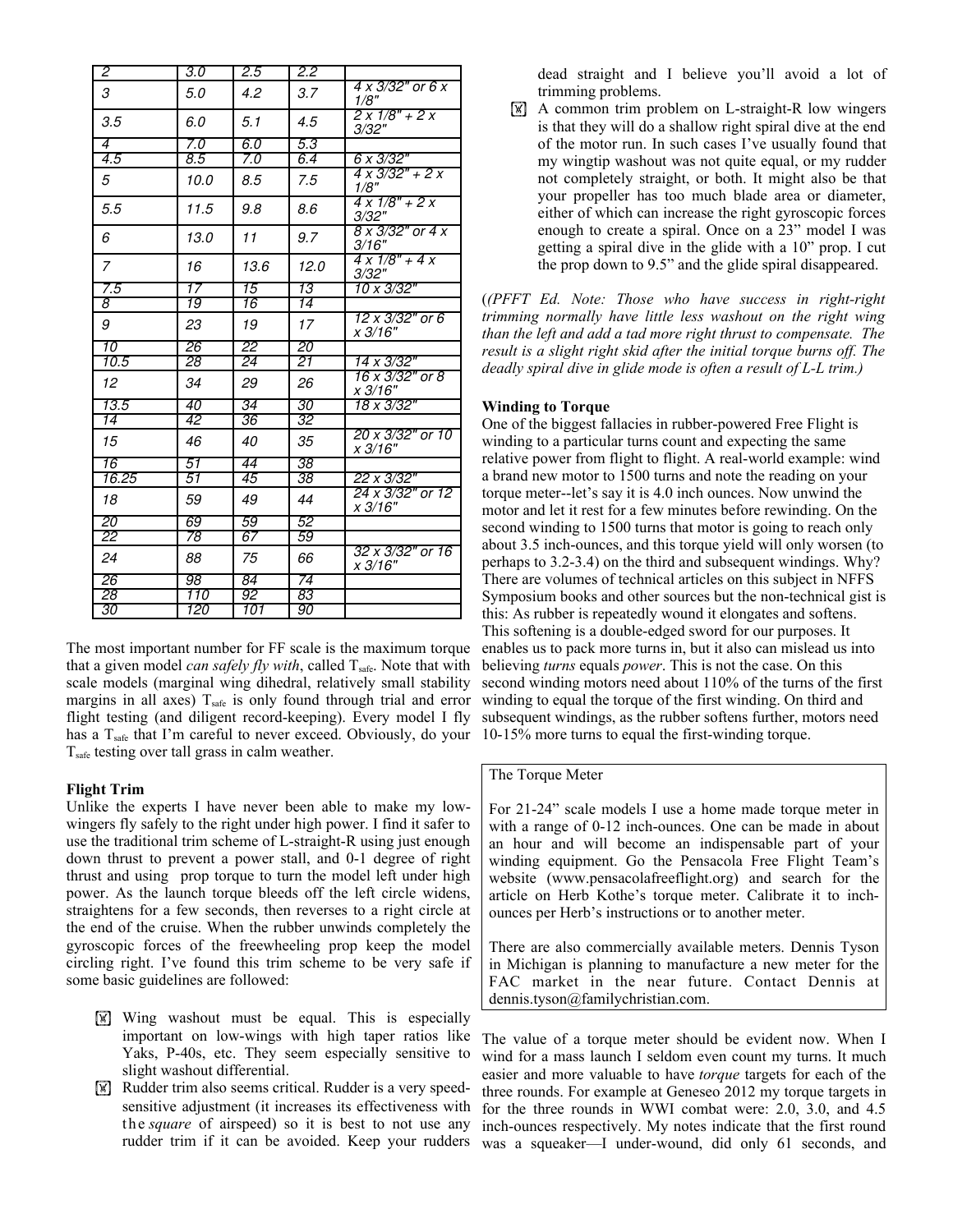nearly got eliminated. Next time my round one target on that model will be 2.5 in.-oz.

Another example from last year: originally I was flying my 23" Wildcat on 6 strands 1/8" at 5.5 inch ounces. This was the highest I could wind it without looping or power stalling severely. Since this motor will take 11.0 inch-ounces safely without breaking it was clear that I was under-winding the model and it was still overpowered. So, I dropped the cross section to  $5-1/2$  eighths (2 loops  $1/8$ " plus one loop of  $3/32$ ") keeping the motor weight the same. The result is a just-right climb pattern and excellent cruise with more total turns, and duration in the 80-90 second range—not bad for this heavy and draggy fighter.

# **How Torque Affects the Flight of Our Models**

With a typical rubber scale model (especially low wing racers and fighters) there's not enough wing dihedral to allow all-out flying at near-maximum motor torque without substantial danger. By "danger" I mean a model that can't sustain a fast, steep helical climb without falling off to the left due to propeller torque. With my 23" Corsair this is easy to spot: at 5.5 inchounces the model is perfectly safe in the climb and will do about 80 seconds in neutral air. But at 6.0 I discovered that it will do a partial left torque roll/wingover, losing a bunch of altitude on the climb-out. The cure, I found, is to launch it in a slight (20 degree) right bank when I wind it above 5.5. Still, it doesn't get appreciably higher on 6.0 flights versus 5.5, so it'd probably safer to just stick with winding to 5.5.

Contrast this typical scale low-winger with an average non-scale duration ship like a Gollywock (C.G. at 90%, huge 45% stab, TVo of 1.80, ample dihedral). Gollywocks (and most other duration ships) have at least twice the dihedral of most scale ships, so they are much better equipped for steep climbs. Take out half of the dihedral on a Gollywock and I believe you've have a very hard time trimming it for anything but a modest climb angle.

## **How to Wind**

Again, there are yawn-inducing volumes written on this subject. Better to avoid the boredom and follow these simple rules:

- 1. Don't bother with motor break-in for FF scale, especially mass launches. The first two windings prior to the final launch serve as a perfect break-in for the last round, which should be right at  $T_{\text{safe}}$ .
- 2. Stretch that rubber *way* out before putting in a single turn! This is essential, and is something I see too few FACers doing. Tan Super Sport fails at about 10x of its relaxed length. You should pull out to four to five times the relaxed length before putting in a single turn.
- 3. Once you've stretched out begin winding. Fast winding is not bad early in the turns count. Put in about 50% of the anticipated final turns before progressively moving in. Again, this process is critical. Too many guys start moving in too early and too quickly. Start checking the torque meter after every few handle cranks when you're above about

50% turns. Ideally the torque should not be dropping at all as you move in; if it is you are moving in too fast. Let the rubber pull you in.

- 4. Your last few handle cranks should occur just as your motor hook or O-ring reaches the nose area. Watch your final torque here carefully and slow down a bit more. Sometimes one more handle crank can mean the difference between 5.0 and 5.5 inch-ounces, which can mean the difference between a safe flight and a dangerous one.
- 5. Studies have shown that wound rubber loses 15% of its total energy in the first 5 minutes after winding. In mass launches this means you shouldn't try to be the first to finish winding. A 10:1 winder is essential.

## Summary: Dos and Don'ts

## DO

Use a digital 0.1 (or 0.01) gram scale to make up your motors by weight well before a contest. Lubricate, braid and label and bag them by *length for weight*. Example: I use 6 strand 1/8" motors for multiple airplanes. All are 16 grams un-lubed, but some strand out to 34" while others strand to as short as 31" that's a significant difference in cross section (and resultant torque output).

## DON'T

Make up motors to solely to length! This is especially true when switching rubber batches. Some batches are thicker than others, which can result in overweight/underweight motors.

# DO

Test fly to find the absolute highest torque level your model can safely take. Do this over tall grass when it is calm!

## DON'T

*Ever* wind to a new, uncharted torque number in a mass launch final round, expecting stellar results. If you're close enough to Tmax you might rekit your aircraft in a torque roll/wingover.

# DO

Discard old motors often. Rubber is cheap! A typical FAC motor costs 75 cents or less. After 3-4 windings I trash them. As a result I almost never break motors, especially with the great new post-2008 Tan Super Sport.

## DON'T

Leave an old motor in your plane for a month or two and expect to not break it quickly at the next contest. Again, rubber is cheap; time spent rebuilding fuselages is not!

# DO

Have total confidence that there is no bad rubber anymore! Ever since the switch to a new chemical additive in early 2009, all the Tan Super Sport batches have been consistently excellent. They have high energy return (within 5-10% of the best Tan II), but most importantly for scale flying they are extremely *durable*. At Geneseo 2012 I used May 2009, June